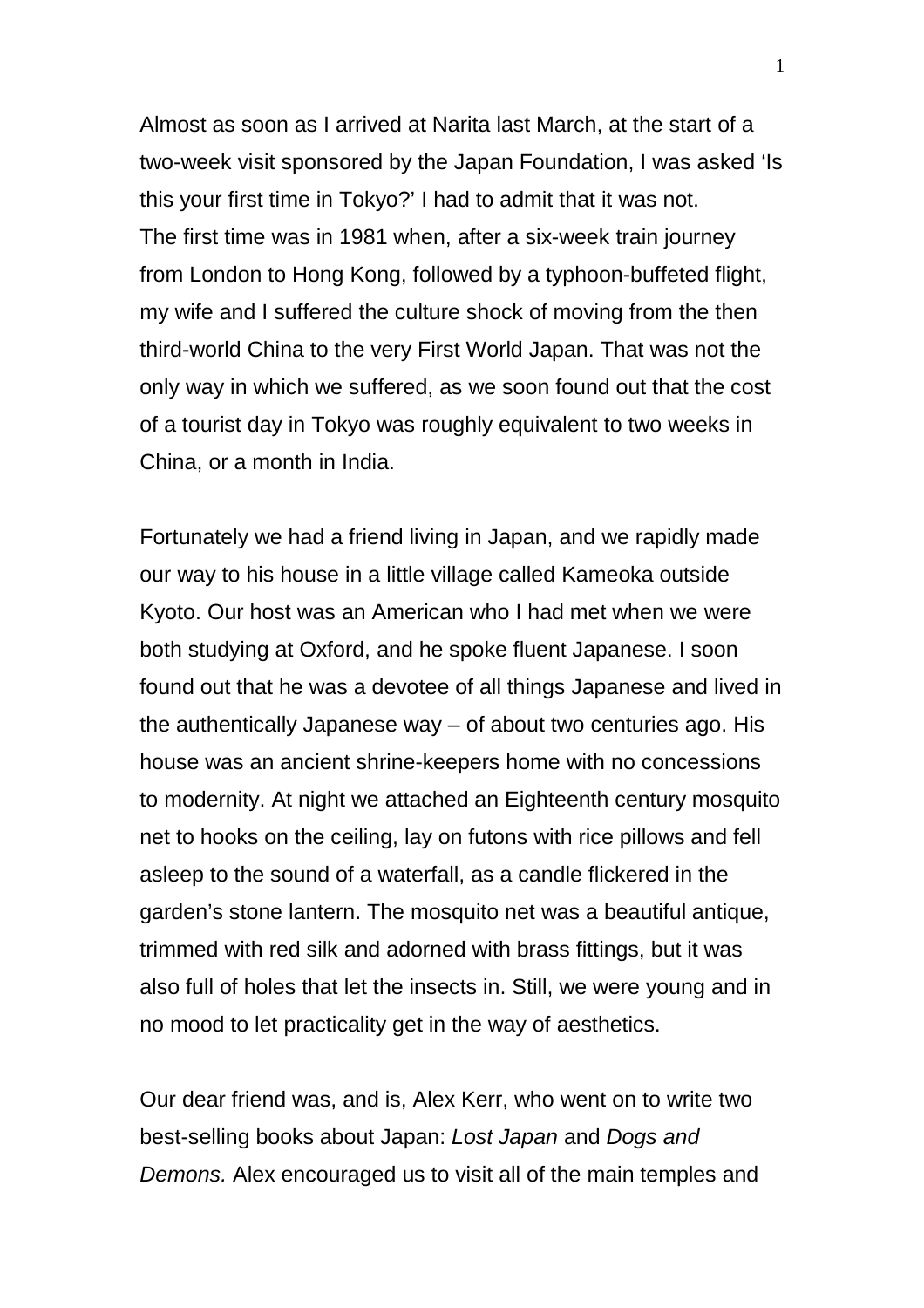gardens in Kyoto, most of the lesser-known ones, and some of the downright obscure, but we really didn't venture beyond Kyoto and Tokyo on that 1981 visit.

So in 2010 I asked the Japan Foundation whether I might be able to travel a little more widely in Japan. I wanted to achieve two things during the precious two weeks that I had available. One was to meet Japanese academics and practitioners who are active in my own field of culture and the arts, and the other was to visit some of the ancient and modern sites of cultural interest that I was keen to see. So it was that I managed to experience an intense immersion in Japanese life – quite literally when my guide and I arrived at a mountainside Onsen in Yufuin.

Japan is a country of remarkable variety, from the ultra-modern sophistication of the Ginza to the timeless monasteries and landscapes of Mt Koya, but I discovered interesting threads of continuity, particularly in the way that ancient sensibilities are replicated using new and old materials in contemporary architecture. The old Japan that Alex Kerr taught me so much about kept on reappearing, in spite of all the development, concrete, and electrical cabling. It was apparent not only in architecture, design, fashion, ceramics and food, but less materially in the manners and sensibilities of the people that I met.

In the space of two weeks I managed not only to meet many new people and deliver a lecture on Cultural Diplomacy in Tokyo, but also to see the Ise Shrine, spend a night in a monastery in Koyasan, witness the amazing art project in Beppu and the